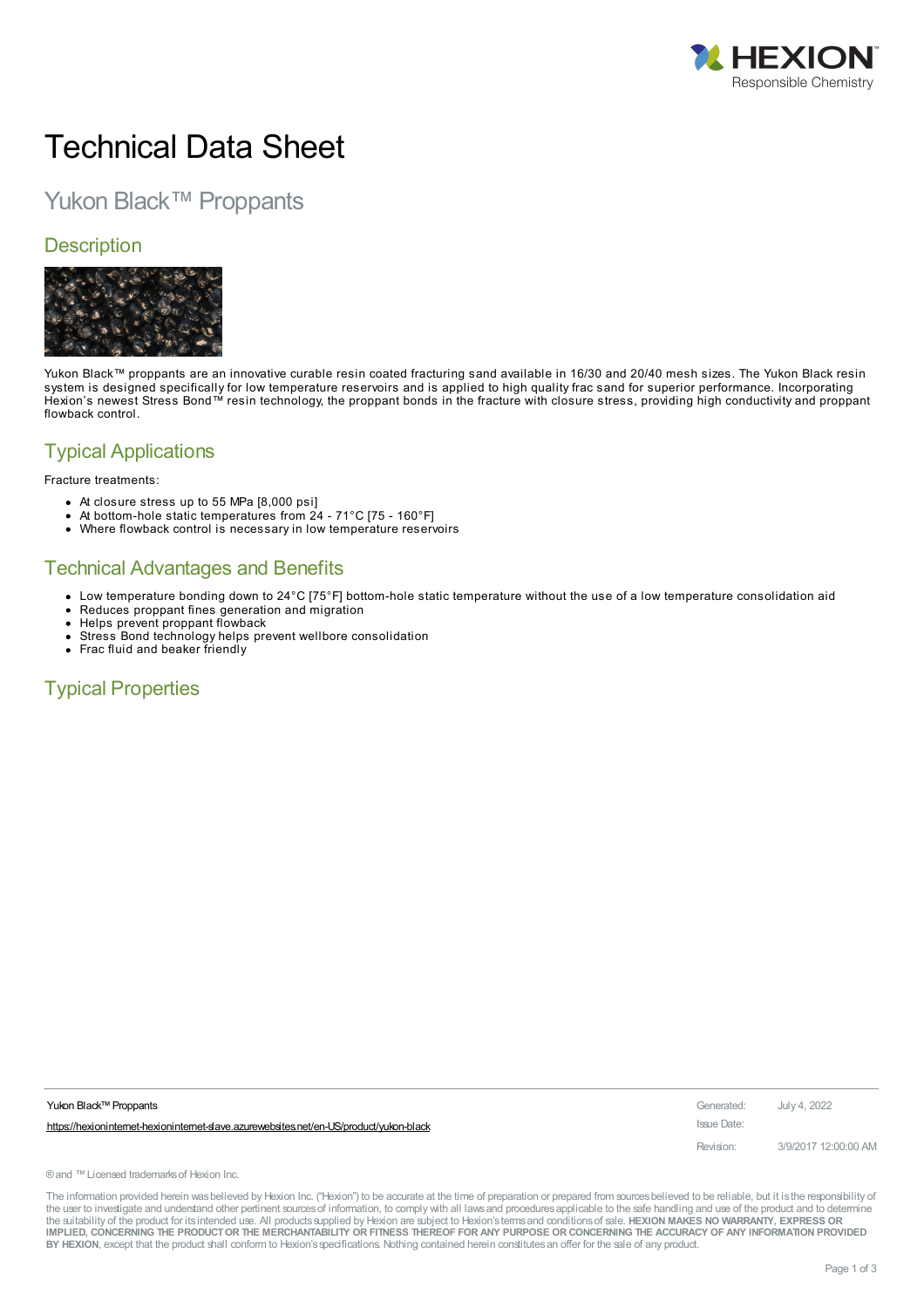| Property                                 | Value                                                                                                                                             | Unit                           |
|------------------------------------------|---------------------------------------------------------------------------------------------------------------------------------------------------|--------------------------------|
| Absolute Volume                          | 0.390 [0.0467], 0.388 [0.0465]                                                                                                                    | cm <sup>3</sup> /g<br>[gal/lb] |
| <b>API Mesh Size</b>                     | 16/30, 20/40                                                                                                                                      |                                |
| <b>Bulk Density</b>                      | 1.49 [12.4], 1.51 [12.6]                                                                                                                          | q/cm <sup>3</sup><br>[lb/gal]  |
| Color                                    | greenish-black to black                                                                                                                           |                                |
| Compatibility                            | Fully compatible with most commonly used fracturing fluids, both water and oil-based systems. Testing with fluids prior to<br>pumping is advised. |                                |
| Composition                              | resin coated frac sand                                                                                                                            |                                |
| Particle Size Distribution               | meets or exceeds API RP 19C                                                                                                                       |                                |
| <b>Physical State</b>                    | solid granule                                                                                                                                     |                                |
| Pipe Fill Factor                         | 0.671 [0.0806], 0.662 [0.0794]                                                                                                                    | cm <sup>3</sup> /g<br>[gal/lb] |
| <b>Resin Type</b>                        | thermosetting, curable                                                                                                                            |                                |
| Solubility in HCl/HF acid, API RP<br>19C | $<  -3$                                                                                                                                           | weight %                       |
| Specific gravity                         | 2.56, 2.58                                                                                                                                        |                                |
| Turbidity                                | < 250                                                                                                                                             | NTU (FTU)                      |

#### Technical Considerations

Grain-to-grain contact must occur and closure stress must be applied during the cure period for proper bonding

Consolidation of curable product at bottom-hole static temperatures below 24°C [75°F] is achieved by use of our AcTivator™ low temperature consolidation aid

Long-Term Conductivity

Stim-Lab, Inc. Consortium Long-Term Baseline Procedure

Proppant Concentration: 9.8 kg/m<sup>2</sup> [2 lb<sub>m</sub>/ft<sup>2</sup>], Temperature: 66°C [150°F] [b<sub>m</sub>/ft<sup>2</sup>], Temperature: 66°C [150°F]

| Yukon Black™ Proppants                                                                  | Generated:  | July 4, 2022         |
|-----------------------------------------------------------------------------------------|-------------|----------------------|
| https://hexioninternet-hexioninternet-slave.azurewebsites.net/en-US/product/vukon-black | Issue Date: |                      |
|                                                                                         | Revision:   | 3/9/2017 12:00:00 AM |

® and ™ Licensed trademarks of Hexion Inc.

The information provided herein was believed by Hexion Inc. ("Hexion") to be accurate at the time of preparation or prepared from sources believed to be reliable, but it is the responsibility of the user to investigate and understand other pertinent sources of information, to comply with all laws and procedures applicable to the safe handling and use of the product and to determine<br>the suitability of the product f IMPLIED, CONCERNING THE PRODUCT OR THE MERCHANTABILITY OR FITNESS THEREOF FOR ANY PURPOSE OR CONCERNING THE ACCURACY OF ANY INFORMATION PROVIDED **BY HEXION**, except that the product shall conform to Hexion'sspecifications. Nothing contained herein constitutesan offer for the sale of any product.